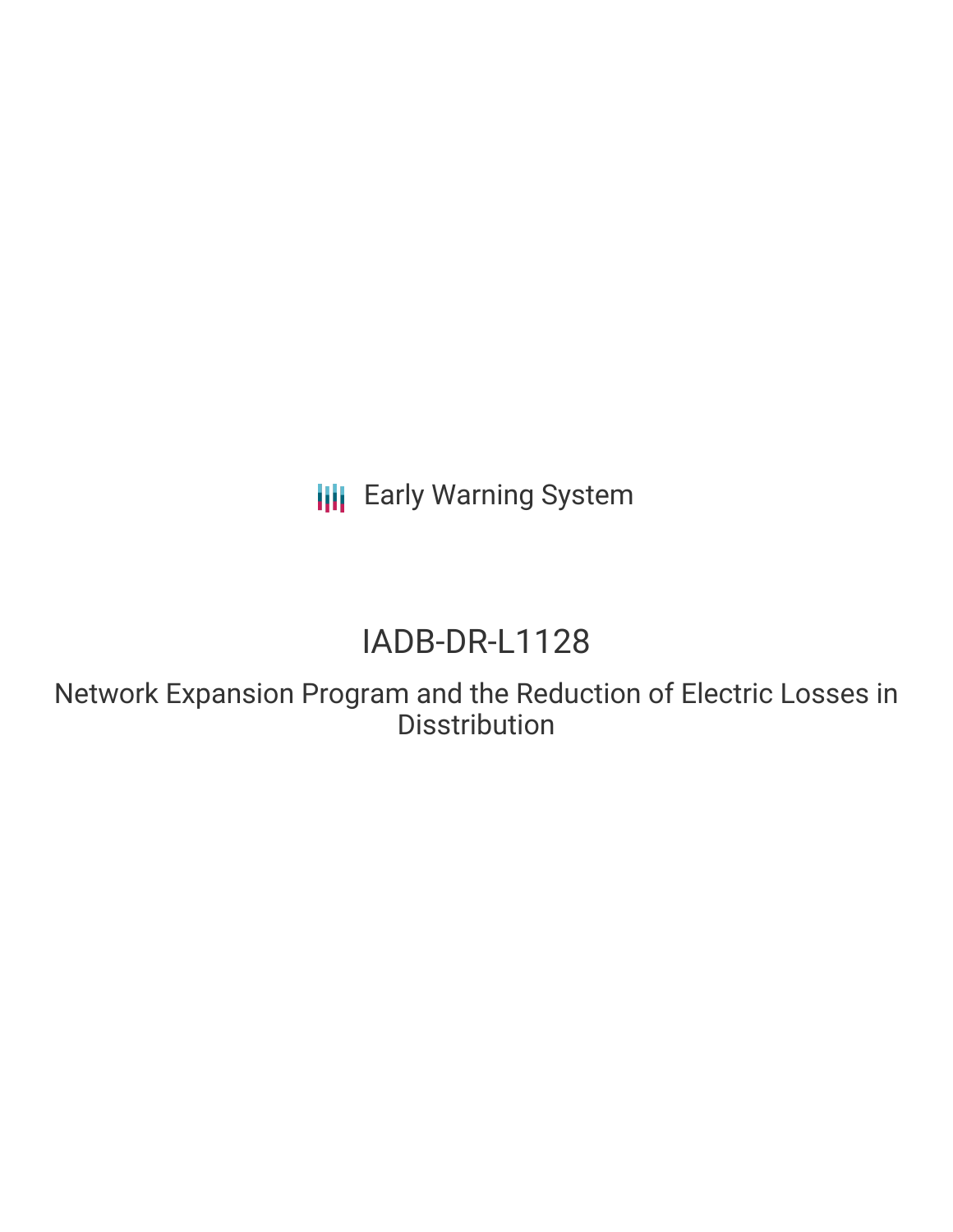

### **Quick Facts**

| <b>Countries</b>               | Dominican Republic                     |
|--------------------------------|----------------------------------------|
| <b>Financial Institutions</b>  | Inter-American Development Bank (IADB) |
| <b>Status</b>                  | Approved                               |
| <b>Bank Risk Rating</b>        | B                                      |
| <b>Voting Date</b>             | 2018-12-12                             |
| <b>Borrower</b>                | Government of Dominican Republic       |
| <b>Sectors</b>                 | Communications, Energy                 |
| <b>Investment Type(s)</b>      | Loan                                   |
| <b>Investment Amount (USD)</b> | \$155.00 million                       |
| <b>Project Cost (USD)</b>      | \$155,00 million                       |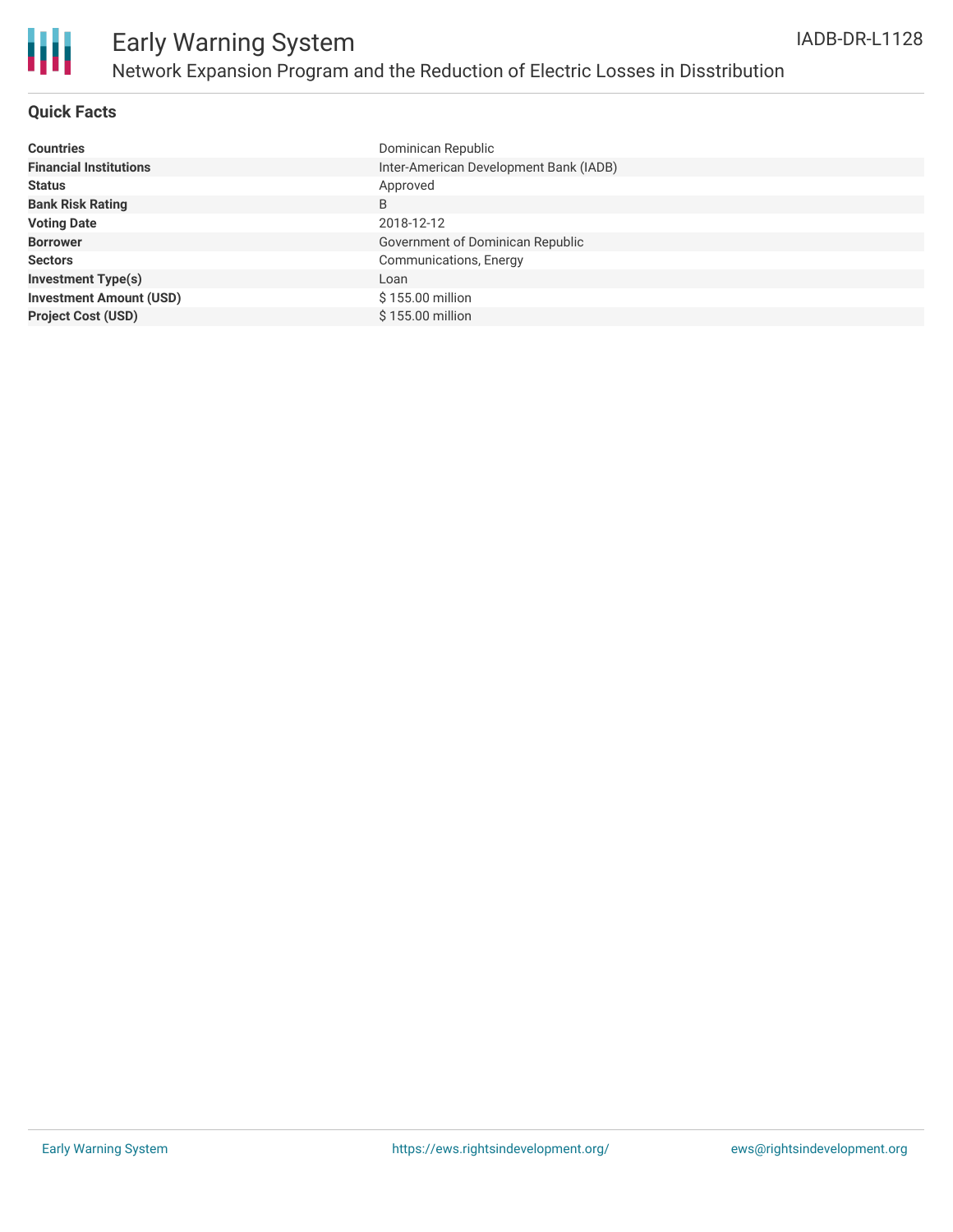

## Early Warning System Network Expansion Program and the Reduction of Electric Losses in Disstribution

#### **Project Description**

According to the bank, the project objective is to develop the expansion plan of the distribution networks in the Dominican Republic, following the design of the technical study carried out for that purpose, with the aimed of reducing the technical and commercial losses of the electricity distributors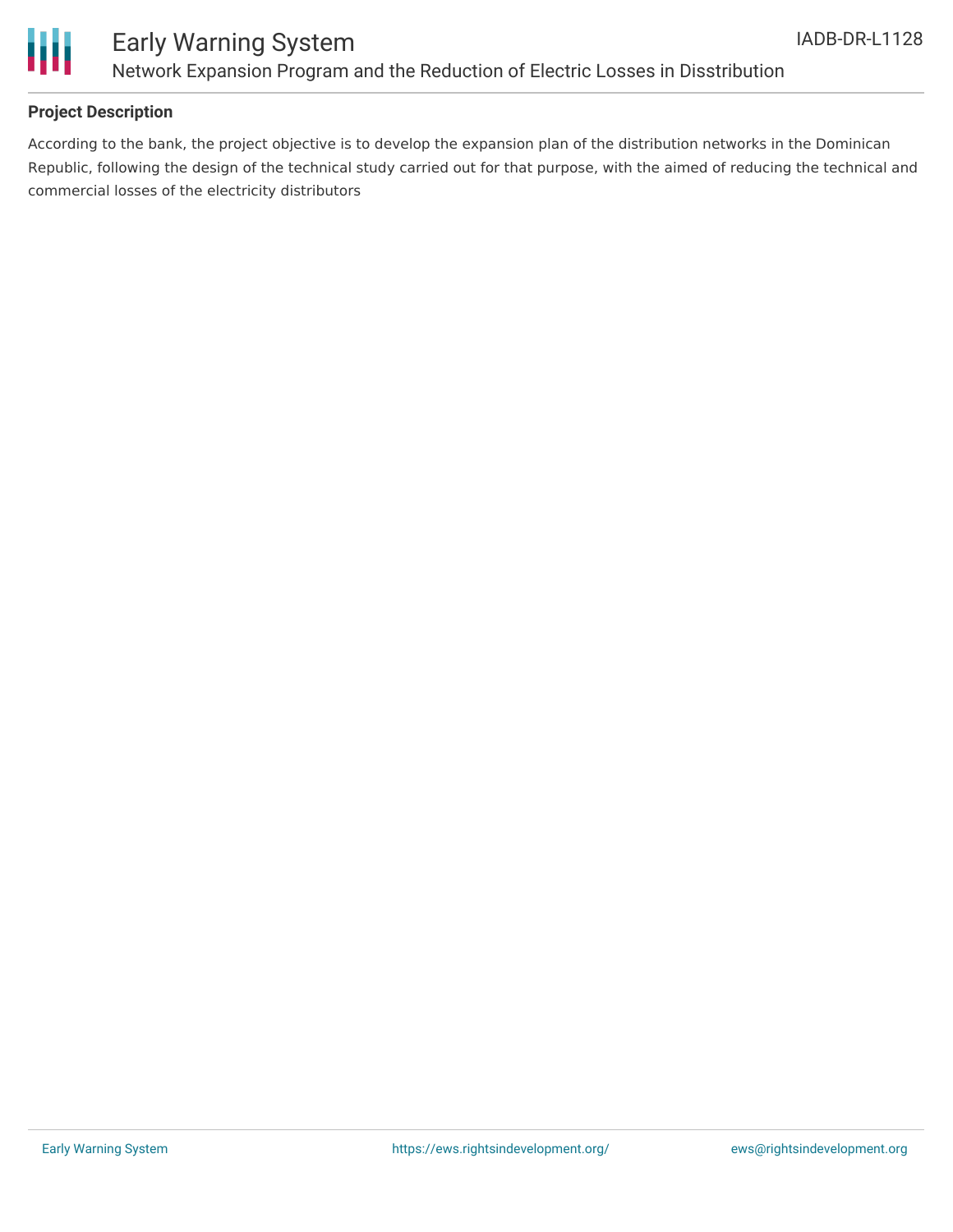

# Early Warning System Network Expansion Program and the Reduction of Electric Losses in Disstribution

#### **Investment Description**

• Inter-American Development Bank (IADB)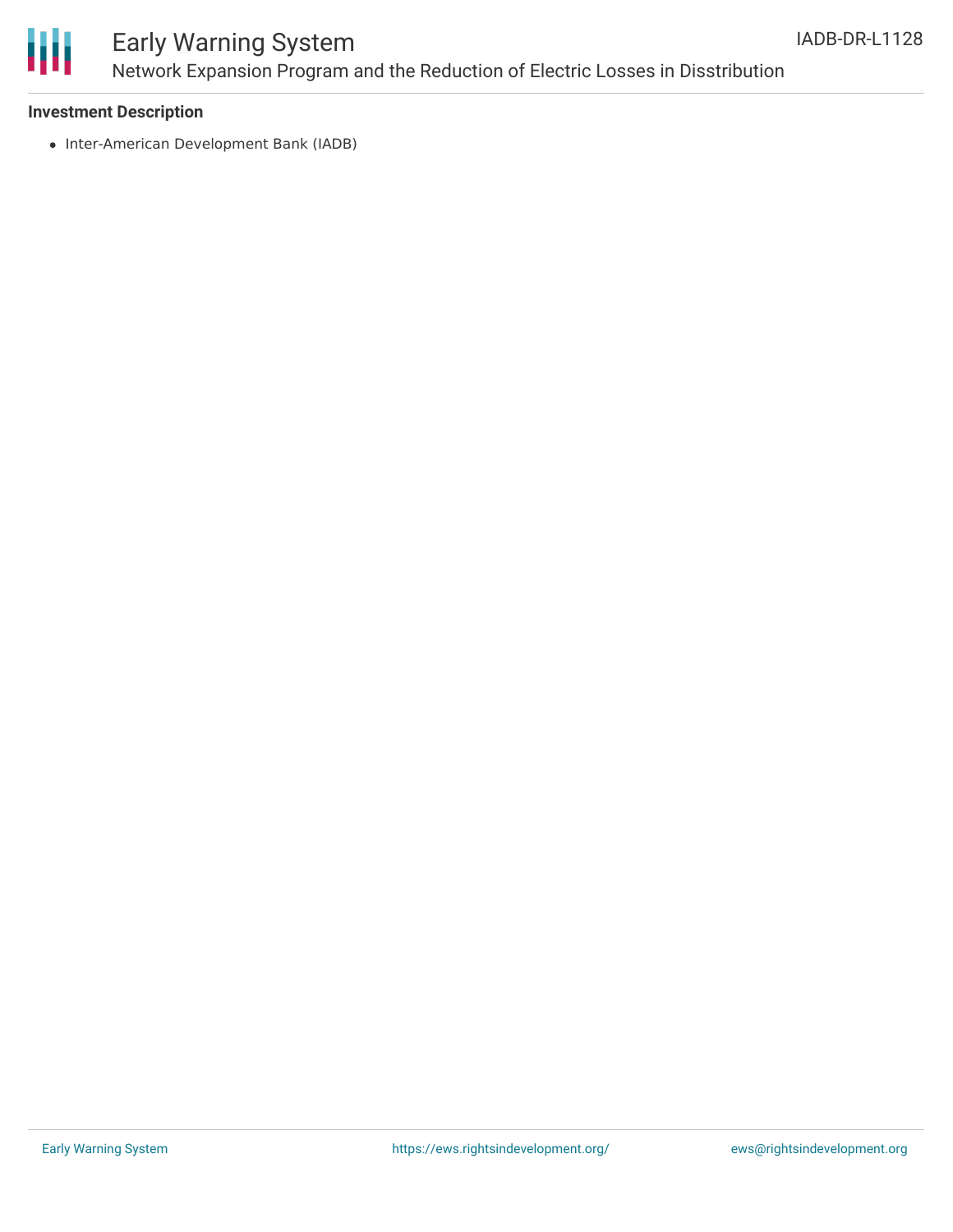### **Contact Information**

### ACCOUNTABILITY MECHANISM OF IADB

The Independent Consultation and Investigation Mechanism (MICI) is the independent complaint mechanism and fact-finding body for people who have been or are likely to be adversely affected by an Inter-American Development Bank (IDB) or Inter-American Investment Corporation (IIC)-funded project. If you submit a complaint to MICI, they may assist you in addressing the problems you raised through a dispute-resolution process with those implementing the project and/or through an investigation to assess whether the IDB or IIC is following its own policies for preventing or mitigating harm to people or the environment. You can submit a complaint by sending an email to MICI@iadb.org. You can learn more about the MICI and how to file a complaint at http://www.iadb.org/en/mici/mici,1752.html (in English) or http://www.iadb.org/es/mici/mici,1752.html (Spanish).